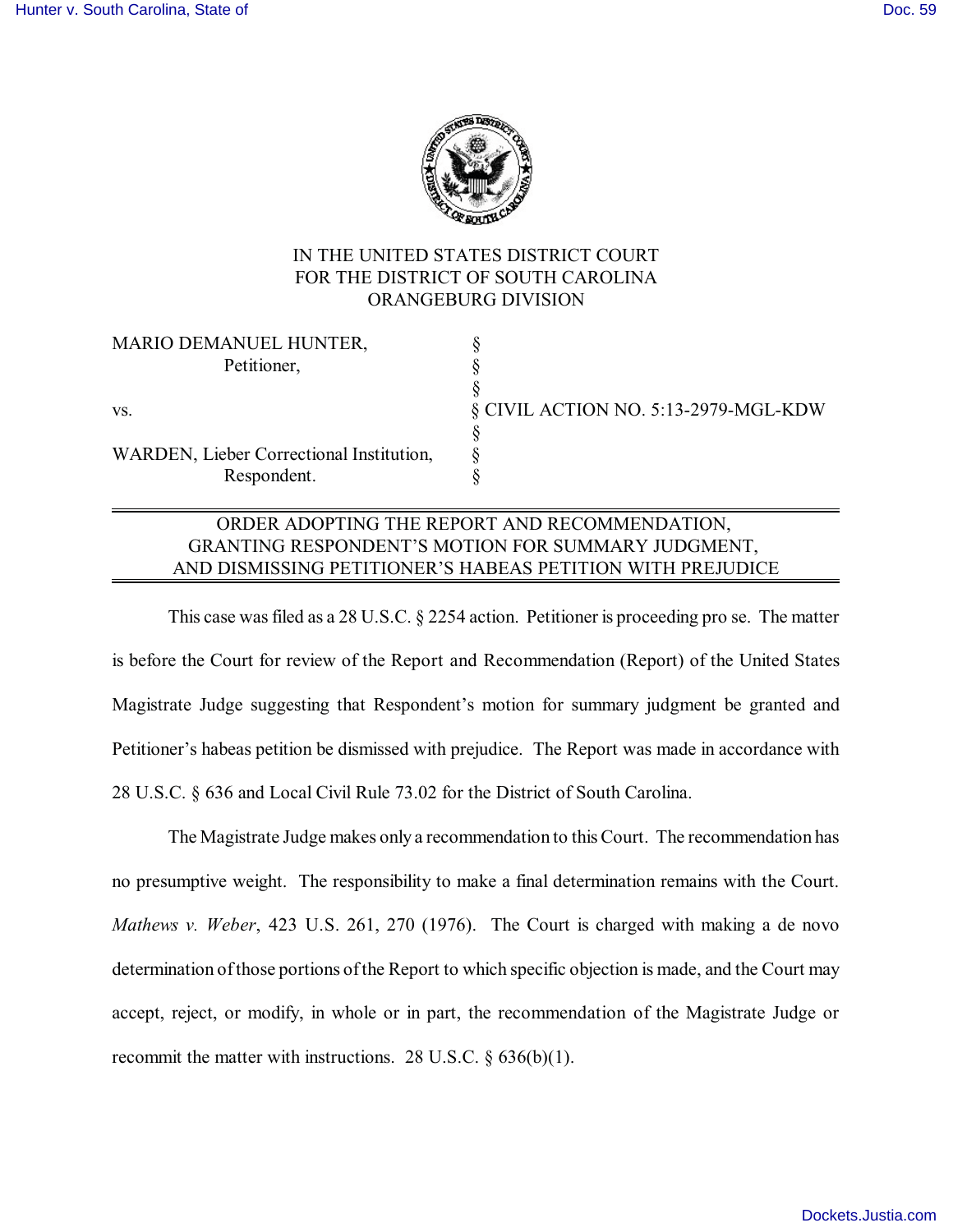The Magistrate Judge filed the Report on November 5, 2014, but Petitioner failed to file any objections. "[I]n the absence of a timely filed objection, a district court need not conduct a de novo review, but instead must 'only satisfy itself that there is no clear error on the face of the record in order to accept the recommendation.'" *Diamond v. Colonial Life & Acc. Ins. Co.*, 416 F.3d 310, 315 (4th Cir. 2005) (quoting Fed. R. Civ. P. 72 advisory committee's note). Moreover, a failure to object waives appellate review. *Wright v. Collins*, 766 F.2d 841, 845-46 (4th Cir. 1985).

Petitioner is presently incarcerated at Lieber Correctional Institution in Ridgeville, South Carolina. Lieber is a part of the South Carolina Department of Corrections. A Darlington County jury convicted Petitioner of first-degree burglary and larceny. The trial court sentenced him to twenty years of imprisonment on the burglary conviction and a thirty-day concurrent sentence on the larceny conviction.

Petitioner filed an appeal of his conviction, which the South Carolina Court of Appeals dismissed. Petitioner then filed a post-conviction relief application (PCR), but the PCR court dismissed his application. Thereafter, Petitioner filed a petition for writ of certiorari seeking review of the PCR's decision. The South Carolina Court of Appeals denied his petition, as well as his subsequent motion for a rehearing.

Petitioner then filed his § 2254 petition in this Court. He raised three grounds for relief. But, he failed to respond to Respondent's motion for summary judgment on Grounds Two and Three of his petition. Thus, the Magistrate Judge states, and the Court agrees, that he has waived any argument as to the validity of those two grounds. *See* Report 20 (quoting *Satcher v. Univ. of Ark. at Pine Bluff Bd. of Trs.*, 558 F.3d 731, 735 (8th Cir. 2009) ("[F]ailure to oppose a basis for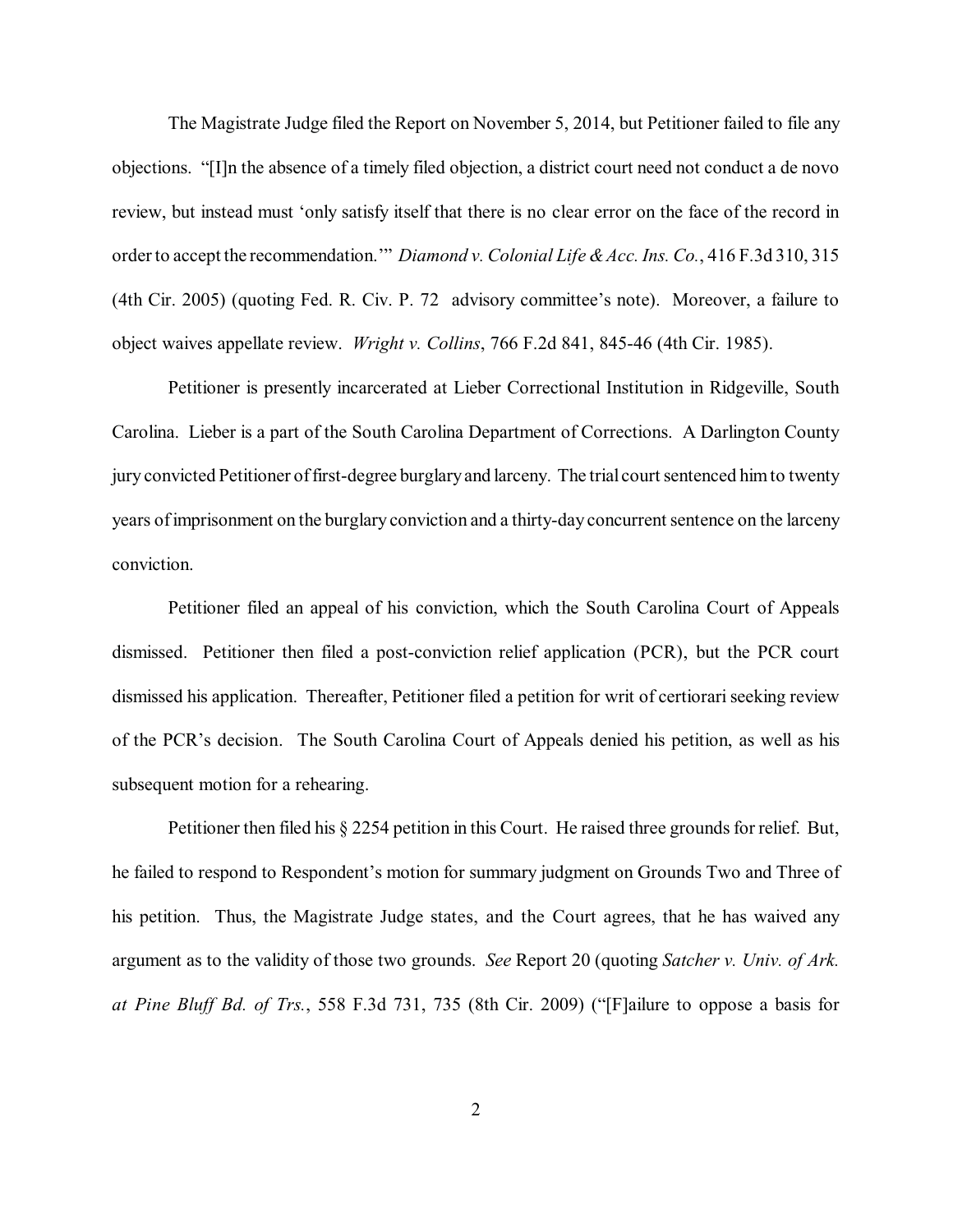summary judgment constitutes waiver of that argument."). Thus, all that remains for the Court to

consider is Ground One of Petitioner's § 2254 petition, in which Petitioner sets forth the following:

Ground One: Whether Trial Court committed reversible error by refusing to grant a Directed Verdict.

Supporting facts . . . : Where the court's reliance was based upon insufficient circumstantial evidence. The standard is as follows: The Judge is concerned with the existence or non-existence of evidence, not the weight; and although he should not refuse to grant the motion where the evidence merely raises a suspicion that the accused is guilty, it is his duty to submit the case to the jury (if there be any substantial evidence which reasonably tends to prove the guilt of the accused, or from which his guilt may be fairly and logically deduced) . . .

Here, the trial judge[']s reason for denying the motion for Directed Verdict was [to] provide the court with any evidence to substantiate his claim that he found any evidence on appellant's person, and respectfully contends that the trial court committed error when it allowed in evidence that wasn't presented to the jury. This action further violates the Due Process clause of the Fourteenth Amendment of the United States Constitution.

Also Appellate Counsel in Direct Appeal noted that the lower court erred in denying appellant's motion to suppress the statement given in the case because it was not given voluntarily as appellant was under the influence of cocaine when he gave his statement to the police in this case. Intoxication is certainly a factor which would greatly influence the voluntariness of one's statement. Therefore, appellant's statement, which directly implicated him with respect to the crimes charged, could not be considered voluntary in nature and should not have been admitted into evidence at trial. The erroneous admission of his involuntarily given statement in violation of the fifth and sixth amendments to the United States Constitution and article 1 § 12 and § 14 of the South Carolina State Constitution.

Petition 5-6.

The Magistrate Judge "consider[ed] the merits of Petitioner's claim that his due-process rights were violated by the trial court's denial of his motion for directed verdict and that, therefore (though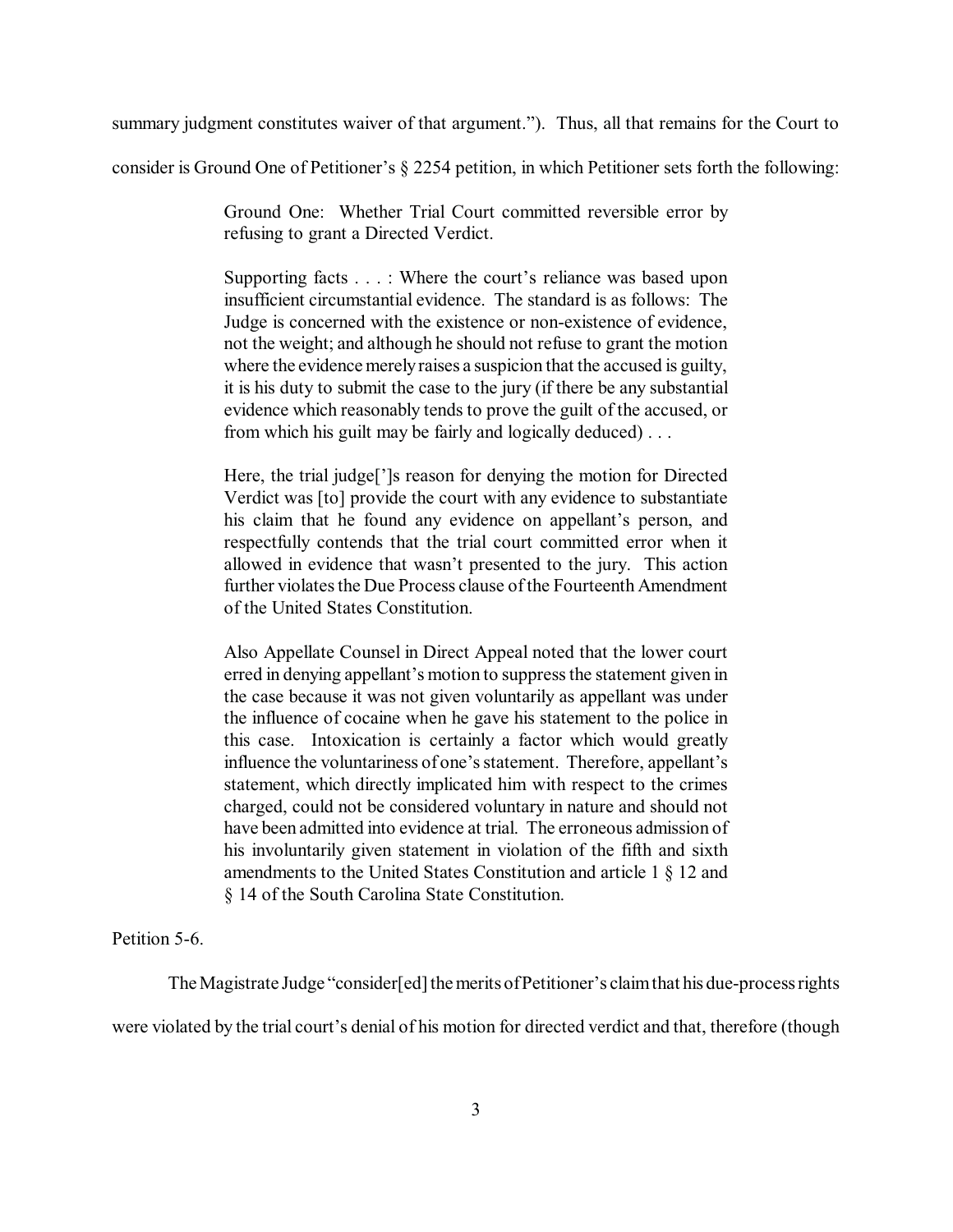not explicitly stated in the Petition), the PCR court's decision is 'contrary to . . . [clearly] established Federal law as determined by the Supreme Court of the United States,' or (2) 'involved an unreasonable application of . . . clearly established Federal law, as determined by the Supreme Court of the United States.'" Report 21 (quoting *Williams v. Taylor*, 529 U.S. 362, 404-05 (2000). "Such claims are cognizable in habeas actions in this court, however, our review in this area is 'sharply limited.'" Report 22 (quoting *Wilson v. Greene*, 155 F.3d 396, 405 (4th Cir. 1998).

When the trial judge ruled on Petitioner's motion for a directed verdict, he opined: "I think if you take all the circumstances together, that he was found in the area, that he was running from them, that they saw him outside, that they chased him, and then found him with the property; I think that is pretty strong circumstantial evidence that he had been there." State Trial Court Transcript 156:4-9. Consequently, "[t]here was more than sufficient evidence of Petitioner's guilt to go the jury, the motion for directed verdict was properly denied, and Petitioner has not shown that he was denied due process at his trial." Report 24 (citing 28 U.S.C. § 2254(e)(1) (to be entitled to habeas relief, petitioner must prove by clear and convincing evidence that the state court unreasonably determined the facts in light of the evidence presented in state court)). As such, Respondent's motion for summary judgment on Ground One of Petitioner's petition will also be granted.

On November 24, 2014, the Clerk of Court entered a document submitted by Petitioner in which he seeks to withdraw this action on the basis that "the petitioner discovered that there was an egregious act of fraud on the court that occurred within the PCR court and the SC Appeals Court that is of such magnitude that it would serv[e] to render the orders in both [of] those cases void." Petitioner's Motion to Withdraw 3. Given the Court's decision to grant Respondent's motion for summary judgment, however, this motion will be rendered moot.